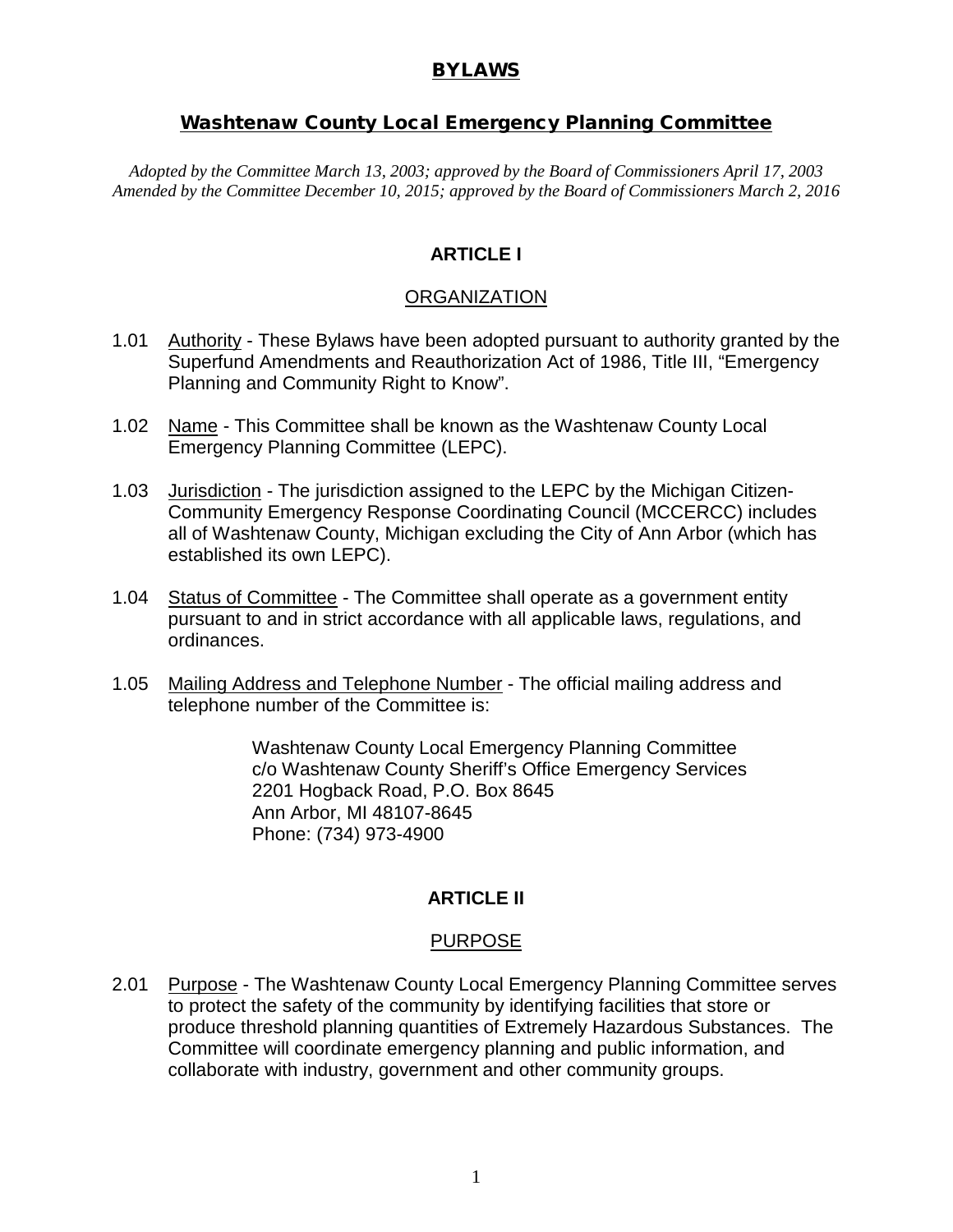# **ARTICLE III**

## MEMBERSHIP AND MEETINGS

- 3.01 Membership The membership of the LEPC shall be appointed by the Michigan Citizen-Community Emergency Response Coordinating Council as recommended by the Washtenaw County Board of Commissioners. Members shall be chosen to represent academia, agricultural interests, broadcast and print media, community groups, elected officials, emergency managers, Emergency Medical Service providers, environmental groups, firefighters, hospitals, law enforcement agencies, owners/operators of Title III facilities, public health officials, and the transportation industry.
- 3.02 Meetings The LEPC shall hold meetings of its members at least quarterly. Every attempt shall be made to hold meetings when the members can be present. Meetings shall be open to the public in accordance with the nature of the Title III legislation and the Michigan Open Meetings Act. Committee members will be reminded of meetings by mail, telephone, E-mail, or facsimile at least four (4) days prior to the meeting.
- 3.03 Meeting Attendance All members of the Committee are expected to attend regular meetings. A Committee member may be excused from a meeting for good cause, and upon notification of their intended absence to the Chairperson or their designee. The chairperson will conduct a roll call attendance at the beginning of each meeting.
- 3.04 Special Meetings Special meetings of the LEPC may be called by the Chairperson or by majority vote of the Committee.
- 3.05 Notice of Meetings The Committee shall adopt an annual meeting calendar for the upcoming year at the last meeting of each calendar year and provide it to all appointed members within thirty (30) days of adoption. A notice of regular Committee meetings shall be posted in a public place, such as the Board of Commissioners offices, at least ten (10) days in advance of each meeting. The notice shall outline, as far as practicable, the matters to be considered at such meetings.
- 3.06 Quorum The presence of one third (33 1/3%) or more of the serving members of the LEPC shall constitute a quorum for that meeting.
- 3.07 Voting Each member present shall be entitled to one vote. Voting by proxy shall not be permitted. Decisions on any question at an LEPC meeting shall be made by majority vote of the members present. In the event a member is unable to attend, the organization to which that member represents may designate, by letter, a substitute representative for that particular meeting. The substitute will be counted when determining whether a quorum is present, and is entitled to one vote.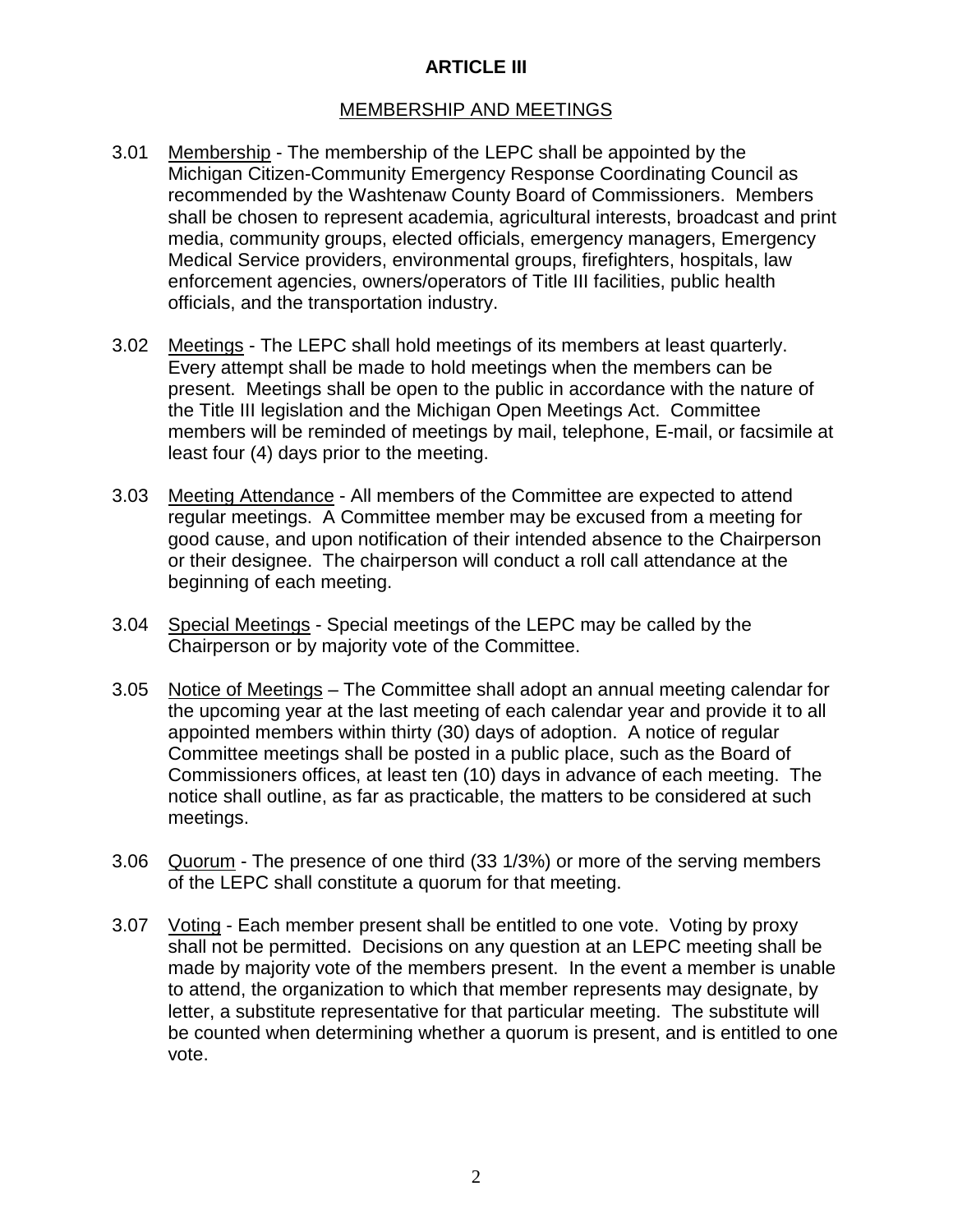- 3.08 Termination of Membership All resignations must be submitted in writing to the Chairperson. The Chairperson will notify the Committee, the MCCERCC, and the Washtenaw County Board of Commissioners of all resignations.
- 3.09 Expulsion If a member is absent for three (3) or more meetings a year, except for excused absences, that member shall be subject to expulsion from the Committee. Upon this occurrence, the Chairperson will send a letter to the member asking for his/her resignation from the committee. If he/she wishes to remain a member of the committee, the member will submit in writing the reason(s) why they should be allowed to remain a member. The membership will decide by a 2/3 vote, of the serving members present, if the member should remain on the committee. If the member wishes to terminate membership, the procedure outlined in 3.08 will be followed.
- 3.10 Vacancies Membership vacancies shall be filled by an appointee of the MCCERCC, as recommended by the Washtenaw County Board of Commissioners. Such an appointee shall serve for the remainder of the term.

## **ARTICLE IV**

### SUBCOMMITTEES

- 4.01 Subcommittees The Chairperson, with approval of the Committee, may establish subcommittees, designate members, and nominate subcommittee Chairpersons.
- 4.02 Meetings Each subcommittee shall hold meetings at such times determined necessary for the timely completion of their respective agendas. Meetings shall be called by the Subcommittee Chairperson in agreement with two (2) or more members. Notice of all meetings shall be given to each member at least seven (7) days prior to the time of the meeting. Notice is unnecessary if all members are present when a meeting schedule is adopted.

# **ARTICLE V**

## **OFFICERS**

5.01 Principal Officers - There shall be the following principal officers of the LEPC: Chairperson, Vice-Chairperson, Information Coordinator, and Emergency Coordinator. The LEPC Chairperson and Vice-Chairperson shall be elected by majority vote of members. The Emergency Coordinator shall be the Washtenaw County Sheriff's Office Director of Emergency Services and Homeland Security. The Emergency Coordinator may appoint an Assistant Emergency Coordinator to act in their absence. The Information Coordinator shall be a designated employee of Sheriff Emergency Services.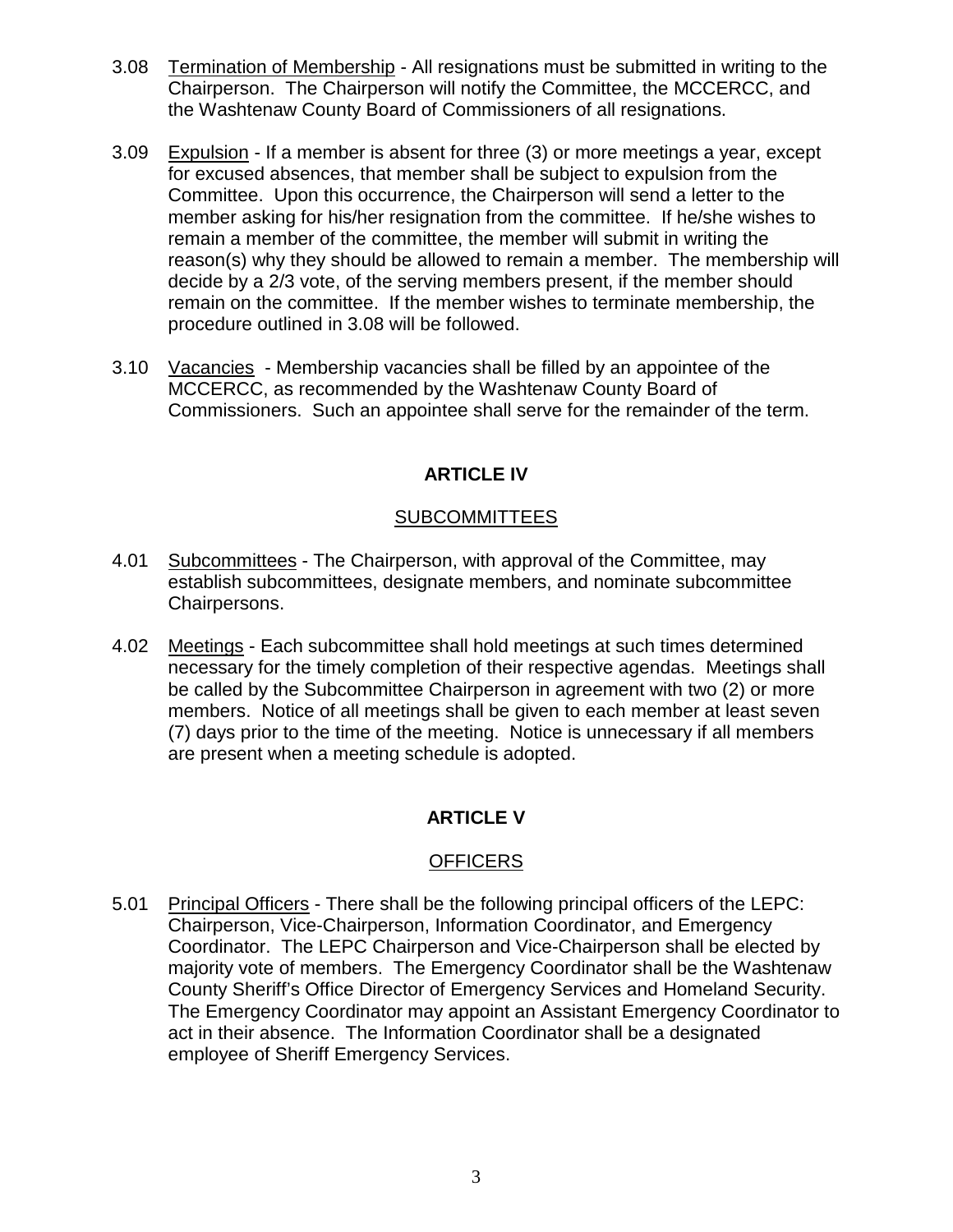- 5.02 Chairperson The Chairperson shall preside at all meetings of the LEPC. The LEPC Chairperson shall be responsible for appointing subcommittees and their Chairpersons with approval of the membership. The chairperson will be responsible for coordinating the filling of vacancies with Board of Commissioners staff.
- 5.03 Vice-Chairperson At the request of the LEPC Chairperson or in the event of the absence or disability of the LEPC Chairperson, the Vice-Chairperson shall perform any and all duties of the LEPC Chairperson. The Vice-Chairperson shall have such other powers and perform such duties as the LEPC may assign.
- 5.04 Information Coordinator The Information Coordinator shall be responsible for the processing of all information requests from the public**,** developing new Off-Site Response Plans, updating existing plans, and revising the EHS vulnerability zone maps.
- 5.05 Emergency Coordinator The Emergency Coordinator shall be responsible for implementation of site-specific hazardous materials emergency response plans. The Emergency Coordinator will also be the receiver of immediate notification on behalf of the LEPC regarding any hazardous materials releases within the jurisdiction, and makes determinations necessary to protect the public. The Assistant Emergency Coordinator shall be responsible for assisting the Emergency Coordinator and may act on behalf of the Emergency Coordinator.

## **ARTICLE VI**

## PROCEDURES

- 6.01 Procedure All meetings shall be governed by Robert's Rules of Order and the Michigan Open Meetings Act.
- 6.02 Public Comment Public comment shall be limited to thirty (30) minutes at the beginning of each meeting with five (5) minutes allowed per person. This rule can be waived by a majority vote of the members present.
- 6.03 Secretary The Committee's Secretary shall be an employee of the Sheriff's Emergency Services Division. The secretary shall be responsible for the preparation of minutes for each meeting, and for all other official correspondence including distribution of meeting announcements and agenda. Minutes shall include a recording of all committee votes and a narrative summary of discussions. Copies of the minutes shall be kept on file in the Washtenaw County Sheriff's Office Emergency Services Division offices. Minutes from the previous meeting shall be reviewed and approved at each meeting.
- 6.04 Records Retention Policy Meeting minutes will be retained by the Sheriff's Emergency Services Division (ESD) as required by Washtenaw County's record retention policy. ESD will retain LEPC financial records as specified by terms established in adopted grant agreement(s).